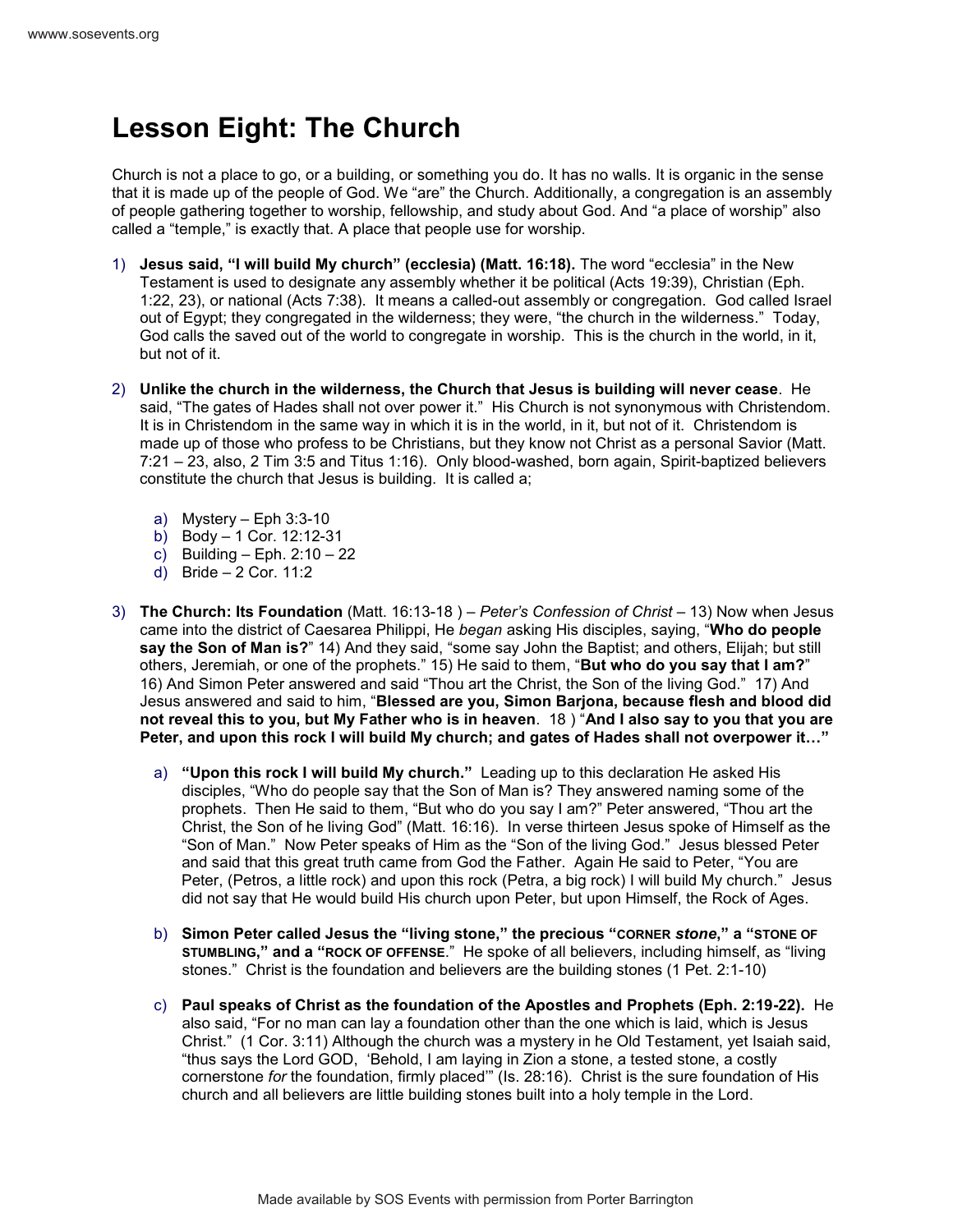- 4) **The Church: Its Head** (Col. 1:18 ) 18 ) He is also head of the body, the church; and He is the beginning, the firstborn from the dead; so that He Himself might come to have first place in everything.
	- a) **"He is also head of the body, the church."** Christ is the foundation, cornerstone, and head of His Church. He is head of the local church, and He is head of the church in its all-inclusive sense, including all born again, blood-washed Spirit-baptized believers in heaven and earth.
- 5) **The church is more than a religious organization; it is an organism, with Christ as the living head**. It is alive with the life of Christ made living in each member (1 Cor. 12:1-31). Let us examine briefly the church and observe its role as the body of Christ:
	- a) The members of the body are given spiritual gifts according to the will of the Holy Spirit (verses 1-11).
	- b) The unity of the body is seen in its many members with different operations all related and coordinated under one Head (verse 12).
	- c) All are baptized by one Spirit into one body (verse 13).
	- d) There is one Holy Spirit.
	- e) There is one Holy Spirit baptism.
	- f) There is one body (the church).
- 6) **This is the church in its broadest sense**. You cannot join this church. The only way to become a member of His body is to be spiritually born (John 3:1-7) and baptized into it by the Holy Spirit.
	- a) The members differ one from the other, yet they function as one in the will of God (verses 14- 18)
	- b) The least or weakest member is necessary for the proper function of the whole body (verses 22, 23).
	- c) If one member suffers, the whole body suffers; if one is honored, all are honored (verse 26).
	- d) The members are to desire the greater spiritual gifts and minister in love (verse 31).
- 7) **The Lord Jesus Christ has never delegated His authority to anyone, whether he be pope, pastor, deacon, or the majority of the congregation**. He is "head over all things to the church" (Eph. 1:22), the only absolute and final authority.
- 8) **The Church: Its Organization** (Titus 1:4, 5) 4) … to Titus, my true child in a common faith: Grace and peace from God the Father and Christ Jesus our Savior. 5) For this reason I left you in Crete, that you might set in order what remains, and appoint elders in every city as I directed you, …
	- a) **There is scriptural evidence of some organization in the local church from its inception.** It was a definite and permanent organized congregation, but not as we know it today.
	- b) **Paul left Titus in Crete to organize the believers into local church bodies and to "set in order what remains, and appoint elders in every city" (verse 5)**.
- 9) **The local New Testament church is a microcosm of the complete body of Christ in heaven and earth.** The word "church" is used over one hundred times in the New Testament, and the great majority of the references refer to the local congregation.
	- a) **Organization in the local church is seen in:**
		- i. **Its Officers**: He gave to the church "apostles" (this refers to the twelve; there are no apostles in the church today), "profits" (we have no prophets and have not had since the last book of the New Testament was written), "evangelists" (the evangelist will serve the church until Jesus comes,), and "pastors and teachers" (Eph. 4:11:11, 12). Pastors and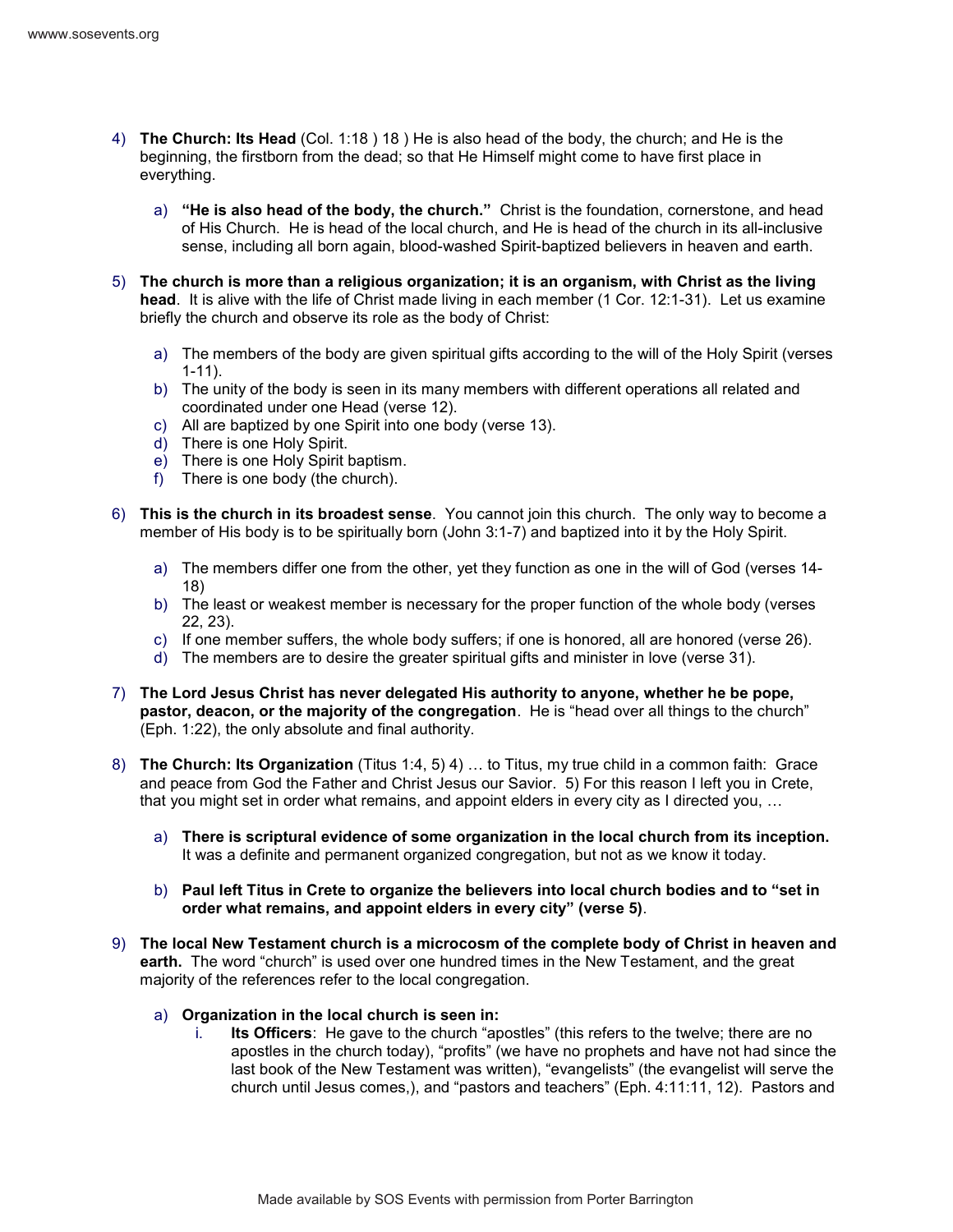teachers are local ministers; the apostles, prophets and evangelist are ministers at large.

- ii. **Another officer is the deacon**. His qualifications are set forth in 1 Timothy (Tim. 3:8- 13). Deacons are never called a board in the Scriptures. They are not to run the church; they are ordained to assist the pastor by ministering to the saints (Acts 6:1-7).
- 10) **Its Membership records**: The church must have kept records of its members. The Book of Acts tells us that there were about 120 in the upper room. The account (Acts 1:15-26) reads like the average local church business meeting. Simon Peter is the pastor; he takes the lead and gives direction in choosing one to take the place of Judas. "And they drew lots," and Matthias was chosen to be an apostle. On the day of Pentecost about 3,000 were added to the body of Christ by Holy Spirit baptism (1 Cor. 12:13) and the local church in Jerusalem by water baptism (Acts 2:41). Again the records show another 5,000 added (Acts 4:4). The Scriptures tell us that "the Lord was adding to their number day by day those who were being saved" (Acts 2:47).
- 11) **Its Ordinances**:
	- a) Baptism (baptize means to immerse). The Lord commands the believer to be baptized. This is the believer's first opportunity to obey his Lord and Savior Jesus Christ. In the early church no one ever questioned water baptism; they obeyed (Matt. 28:18-20 and Rom. 6:1-4). Baptism does not save. It is a picture of you faith in His death, burial, and resurrection. It is faith in Christ that saves (John 3:36) and the Ordinance of Baptism that identifies the believer with the risen Savior.
	- b) The **Lords Supper**. There is no saving power in the Lords Supper. It is a memorial. The bread is symbolical of His broken body and the wine of His shed blood for the remission of our sins. Baptism identifies the believer with Christ in His death, burial, and resurrection; and the Lords Supper is a memorial to be observed by the believer to "proclaim the Lord's death until He comes" (1 Cor. 11:23-34)
- 12) **The Church: It's Discipline** (Matt. 18:15-17) 15) "And if your brother sins, go and reprove him in private; if he listens to you, you have won your brother. 16) "But if he does not listen to you, take one or two more with you, so that BY THE MOUTH OF TWO OR THREE WITNESSES EVERY FACT MAY BE CONFIRMED. 17) "And if he refuses to listen to them, tell it to the church; and if he refuses to listen even to the church, let him be to you as Gentile and a tax-gatherer.
	- a) **This is the most difficult and necessary function of the local assembly and its importance cannot be exaggerated**. "Do you not know that a little leaven leavens the whole lump of *dough*? Clean out the old leaven" (1 Cor. 5:6, 7). Leaven in the Scripture is always a type of evil. The church is to clean out any evil in its membership. The motive for disciplining a brother is love (1 John 4:7-11). The goal is to restore him to fellowship with his Lord and the church.
	- b) **"If you brother sins …"**
		- i. The first step is to be taken by the one sinned against. He is to go to his brother alone, not seeking revenge or self-justification, "if he listens to you, you have won a brother."
		- ii. If he does not repent, the second step is to take one or two believers and go to him again.
		- iii. If he will not hear the two or three, the third step is taking it to the church.
	- c) **A good example of church discipline is reported in Paul's letters to the church at Corinth**. He used strong words calling upon the church to discipline a member for fornication. He wrote, "REMOVE THE WICKED MAN FROM AMONG YOURSELVES" (1 Cor. 5:1-13). In his second letter to the Corinthian church we learn that the man repented and was restored to the fellowship of God's people. Now Paul writes, "forgive and comfort *him* … reaffirm *your* love for him" (2 Cor. 2:3-11). The attitude of the church toward a repenting brother should always be that of forgiveness in love.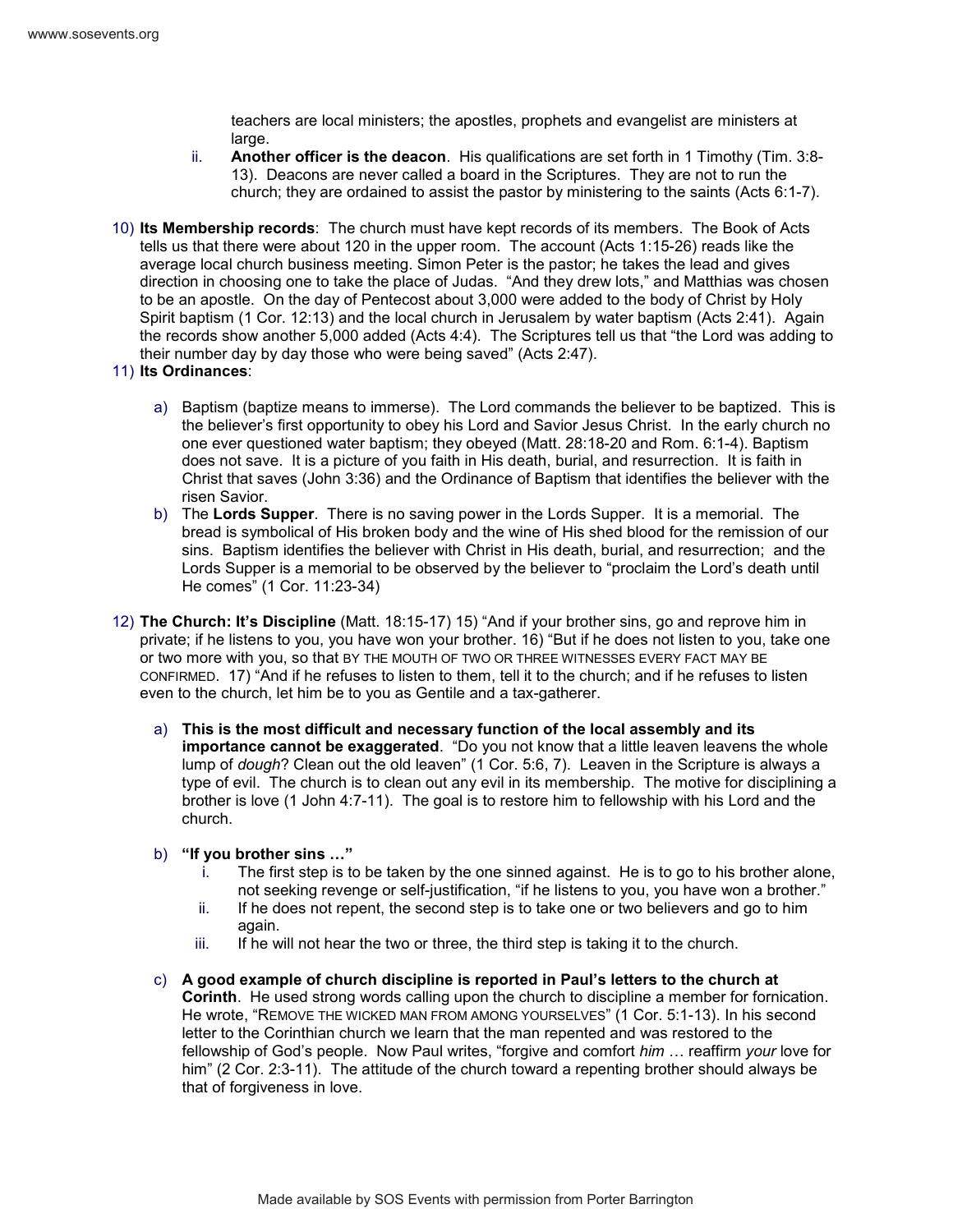- 13) **The Church: Its Worship and Work** (Matt 28:16-20) 16) But the eleven disciples proceeded to Galilee, to the mountain which Jesus had designated. 17) And when they saw Him, they worshiped *Him*; but some were doubtful. 18 ) And Jesus came up and spoke to them, saying, "All authority has been given to Me in heaven and on earth. 19) "Go therefore and make disciples of all the nations, baptizing them in the name of the Father and the Son and the Holy Spirit, 20) teaching them to observe all that I commanded you; and lo, I am with you always, even to the end of the age.
	- a) First, the church: its worship. "When they say Him they worshiped Him" (verse 17). To worship is to bow down in awe; to pay divine honors to God in humble, reverent homage. There are three essentials in worship, they are
		- i. Faith, "the people believed … then they bowed low and worshiped" (Ex. 4:31).
		- ii. Spirit, "those who worship Him **must worship in spirit** (John 4:23, 24) Spiritual worship is worship directed by the indwelling Holy Spirit (Phil. 3:3).
		- iii. Truth, "those who worship Him **must worship in spirit and truth**" (John 4:24).Jesus Christ is truth, "I am the way, and the truth, and the life" (John 14:6). Therefore, there can be no pretense or hypocrisy in true worship. The parable of the Pharisee and the publican illustrates true worship (Luke 18:9-14). The publican worshiped in truth and he went home justified. The Pharisee worshiped in religious pride and he went home rejected.
	- b) **Second, the church: its work**. "For the word of the Lord has sounded forth from you" (1 Thess. 1:8). The church in Thessalonica did the work of the Lord so well that the apostles did not have to evangelize Macedonia and Achaia. The church shared its faith with the lost and after all that is the main work of the church. This is how that, "this took place for two years … all who lived in Asia heard the word of the Lord, both Jews and Greeks" (Acts 19:8-10). All of Asia did not journey to Ephesus to hear Paul. It is evident that the believers went everywhere sharing the gospel. The work of the church is to go with the gospel because:
		- i. The church is commissioned to work (verses 18-20).
		- ii. The church is to work with Christ (2 Cor. 6:1), and the Holy Spirit (Acts 5:32).
		- iii. The church is to work with Christ in His field (the world) (Matt. 13:36-43); and Mark 16:15).
		- iv. The need for the church to work is great (John 4:35).
		- v. The time for the church to work is now (2 Cor. 6:2).<br>vi. The church is to work until Jesus comes to judge the
		- The church is to work until Jesus comes to judge the works of the saints (2 Cor. 5:10).
		- vii. The church will be rewarded for its works (1 Cor. 3:9-15). God's program for the local church is, **come and worship, and go and work** (witness) (Acts 8:1-4)
	- c) **Third, The Church: Its Power** (Acts 1:8 ) 8 ) "…but you shall receive power when the Holy Spirit has come upon you; and you shall be My witnesses both in Jerusalem, and in all Judea and Samaria, and even to the remotest part of the earth."
		- i. **On the day of Pentecost the church received power to evangelize the world**. When the hundred and twenty came down from the upper room, they came in the dynamics of the Holy Spirit. It was a spiritual "repentance toward God and faith in our Lord Jesus Christ" (Acts 20:21). Some were empowered for special service, but all received power to witness.
		- ii. **The real power of the church is not found in**:
			- a. Modern buildings or unique methods of preaching and teaching.
			- b. Its great wealth or how that wealth is used.
			- c. The church's prominence or popularity. The Laodicean church was the first bragging congregation, (Rev. 3:14-22) but not the last.
				- i. They said, "We are rich." **God said they were poor**.
				- ii. They said, "We are wealthy." **God said they were wretched**.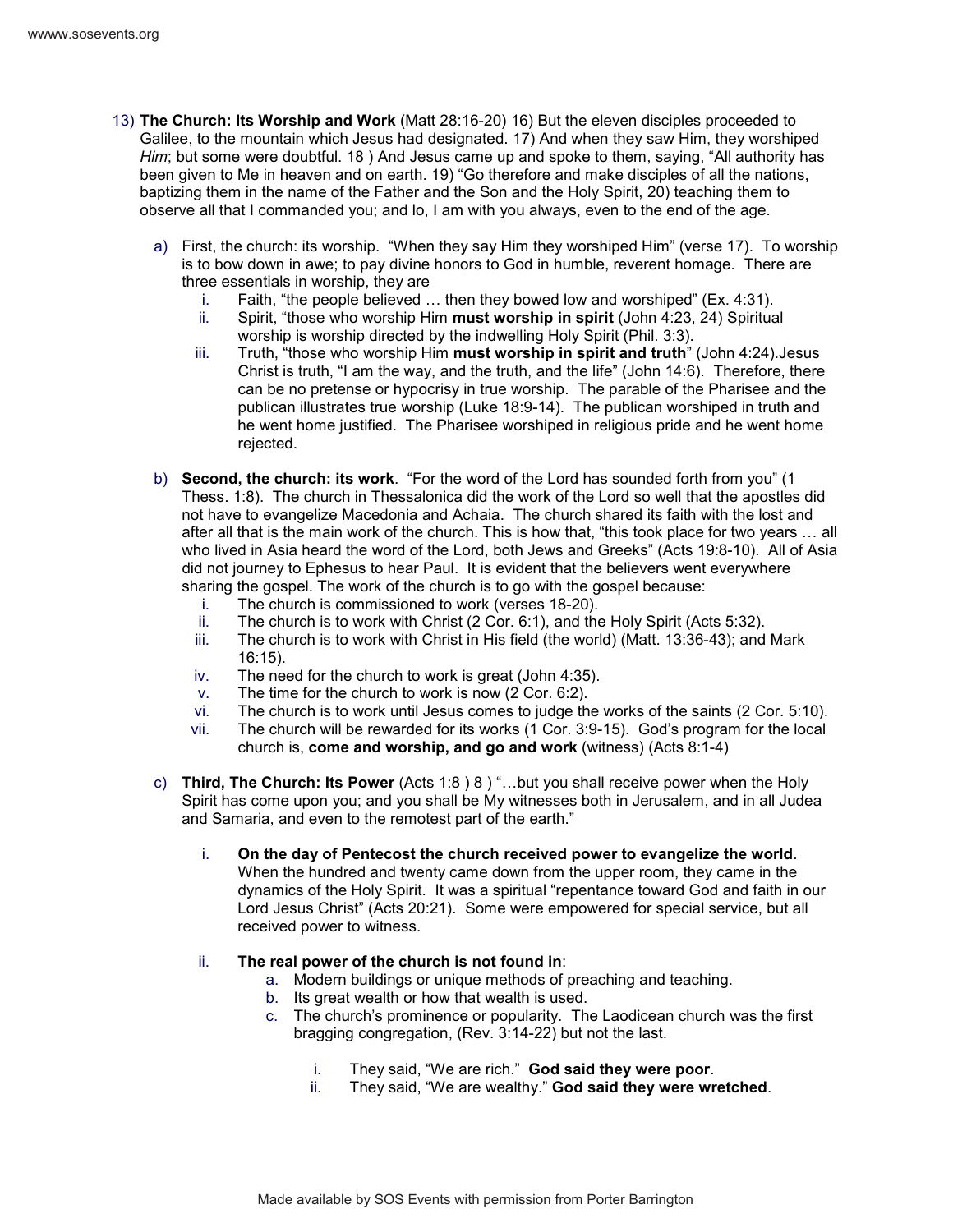- iii. They said, "We do not need anything." **God said they need everything**.
- iv. They said, "We are busy in the church." **God said they were miserable**.
- v. They said, "We have a vision." **God said they were blind.**
- vi. They said, "We are clothed in fine garments." **God said they were naked**.
- vii. They said, "We are satisfied." **God said they make Him sick**.
- 14) **You can always recognize a Holy Spirit-powered church**. The evidence is obvious; they have power to:
	- a) **Evangelize**: They share their faith with the lost and souls are saved. Evangelism is the only way to make full proof of your ministry (2 Tim. 4:5). When a church is not involved in winning souls, it grieves the Holy Spirit and is void of power…
	- b) **Reproduce**: Souls are born into the family of God by the "imperishable" seed which is the word of God (1 Pet. 1:23). The Spirit-filled believer sows the seed; this is evangelism. The Holy Spirit hovers over the seed, convicting and leading the lost to repentance. This is the spiritual birth.
	- c) **Change**: people (Acts 2:37-41); places (Acts 5:28); and things (Matt. 17:20, 21).
	- d) Turn the world upside down (Acts 17:6)

**This is the power that filled the upper room congregation on the day of Pentecost**. That power is with the believer today in the person of the Holy Spirit. He is the power of the church.

15) **The Church: Its Future** (1 Thess. 4:16, 17) 16) for the Lord Himself will descend from heaven with a shout, with a voice of *the* archangel, and with the trumpet of God; and the dead in Christ shall rise first. 17) Then we who are alive and remain shall be caught up together with them in the clouds to meet the Lord in the air, and thus we shall always be with the Lord.

**The true Church of Jesus Christ has a glorious, victorious future in the world, in the air, in the kingdom and in eternity; it cannot fail**. "The gates of Hades shall not overpower it" (Matt. 16:18). The Church of Jesus Christ will emerge triumphant for, "we overwhelmingly conquer through Him who loved us" (Rom.8:35-39). The church cannot fail because Christ is its Head, the Holy Spirit is its power, and the Word of God is its guide.

- a) **The future of the church in the world**. At Pentecost the Holy Spirit set the course for the church as it journeys from the upper room to the Rapture. It is to:
	- i. Wage war (Eph. 6:10).
	- ii. Run a race (Heb. 12:1, 2)
	- iii. Work in love (1 Cor. 3:9)
- b) **The future of the church in the air**. We shall be caught up. Caught up:
	- i. In our imperishable, glorified bodies (1 Cor. 15:42-44)
	- ii. To meet the Lord in the heavens and for the great majority of the church we will see Him in His resurrected body for the first time (1 John 3:2)
	- iii. That our deeds may be judged at the judgment seat of Christ (2 Cor. 5:10). This is the bema judgment.
	- iv. That we may be rewarded or suffer loss of reward (1 Cor 3:11-15)

## c) **The future of the church in the kingdom**.

- i. The twelve apostles will sit on thrones and judge the twelve tribes of Israel (Matt. 19:28).
- ii. All who overcome the evils of Christendom (Laodicea) will sit with Christ on His Kingdom Throne (Rev. 3:21)
- iii. We shall reign with Him a thousand years (Rev. 20:4-6).